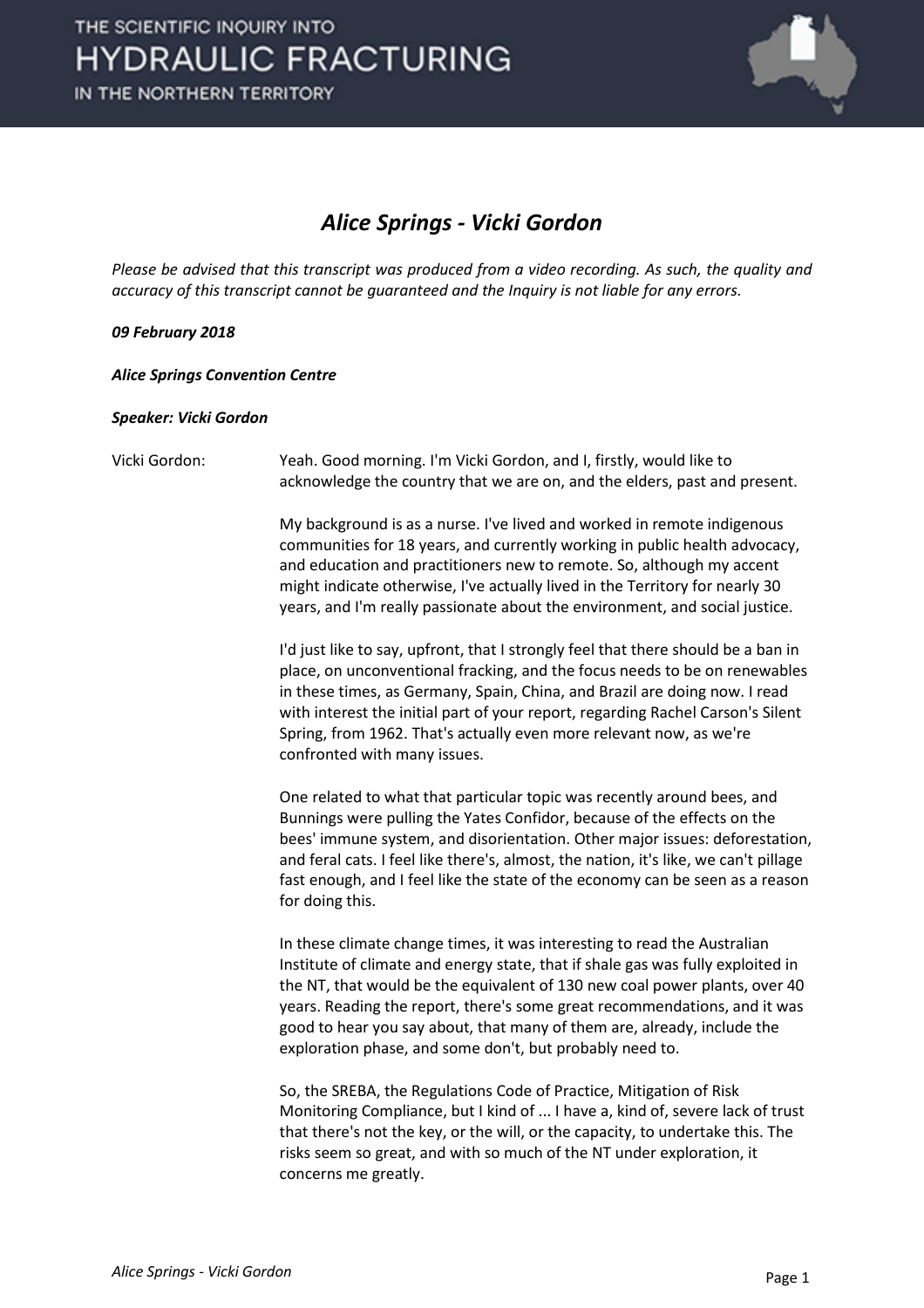IN THE NORTHERN TERRITORY



The recommendations that I felt were really good were 7.11, talking about the enclosed tanks for wastewater; 8.7 and 11, regarding the rehabilitation post-operation; 8.11, regarding the burial of pipelines; 9.4, regarding methane monitoring, funded by the industry; 14.4, the no go zones never available for exploration; 14.7, the regulatory framework, enforceable codes of practice; 14.12, the Environmental and Rehabilitation Bonds; 14.11, the company's environmental and compliance history be taken into account, not only in Australia, but overseas; 14.29, referral of the onus of proof, with regard to environmental harm; 14.25, in relation to whistle blowers, and the hotline; 14.30, increasing fines for noncompliance; 14.1, full cost recovery system phase, the gas industry to pay, to cover the regulation costs; and finally, the separation, 14.31, separating the regulators and promoters.

I saw with interest the other day around the Amungee Well deformation, and there seemed to be some discrepancy there, about reports in relation to that. I recently read an article in the Guardian Weekly, by Matthew Taylor, talking about the links between the shale gas boom and the plastics crisis, that cannot be ignored. We have an awful legacy here in the Territory, I believe, in the form of McArthur River, who were fined \$700 for smoke pollution, Mount Todd tailing dams overflowing, Rum Jungle uranium leakage, and abandoned unrehabilitated mine sites scattered throughout, including Tenant Creek area, and those sighted flying into Darwin.

In relation to water, we live in a largely arid, semi-arid, especially in Central Australia, area, and the sheer volumes of water required for this activity, I feel like there's a real risk of depletion, and contamination, and those risks are too great. Some communities are already struggling with supply. An estimated 20,000 fracking wells need 400 billion litres of water. So what has to happen to that colossal amount of contaminated water? As it said in Recommendation 7.16, it's not to go into drainage lines, waterways, temporary stream systems, or water holes.

Other concerns I have, relation to the chemicals used. Exposure, a lot of those areas, and some remote areas, the exposure to these chemicals. What happens to the solid waste? The industrialisation of the landscape. I kind of feel like, wonder about the effect on wildlife, because I strongly believe that we should be sharing this planet with other species. As previous, the first speaker this morning has said, concern about the greenhouse emissions.

I read that there are, there can be, up the effect of 50 trucks a day, for one well. I just think about the state of the roads already, in some places, and the effect on communities, and wildlife, the transportation of chemicals, and motor vehicle accidents.

With regards employment, renewables also can create employment, and this industry, and other mining industries, have also been affected by the boom and bust. The benefits can be short-term, and flow outside, while the costs, on all sorts of levels, can be born by the NT.

The health effects are of concern, too, and there've been a lot of peer review studies linking fracking and exposure to public health, and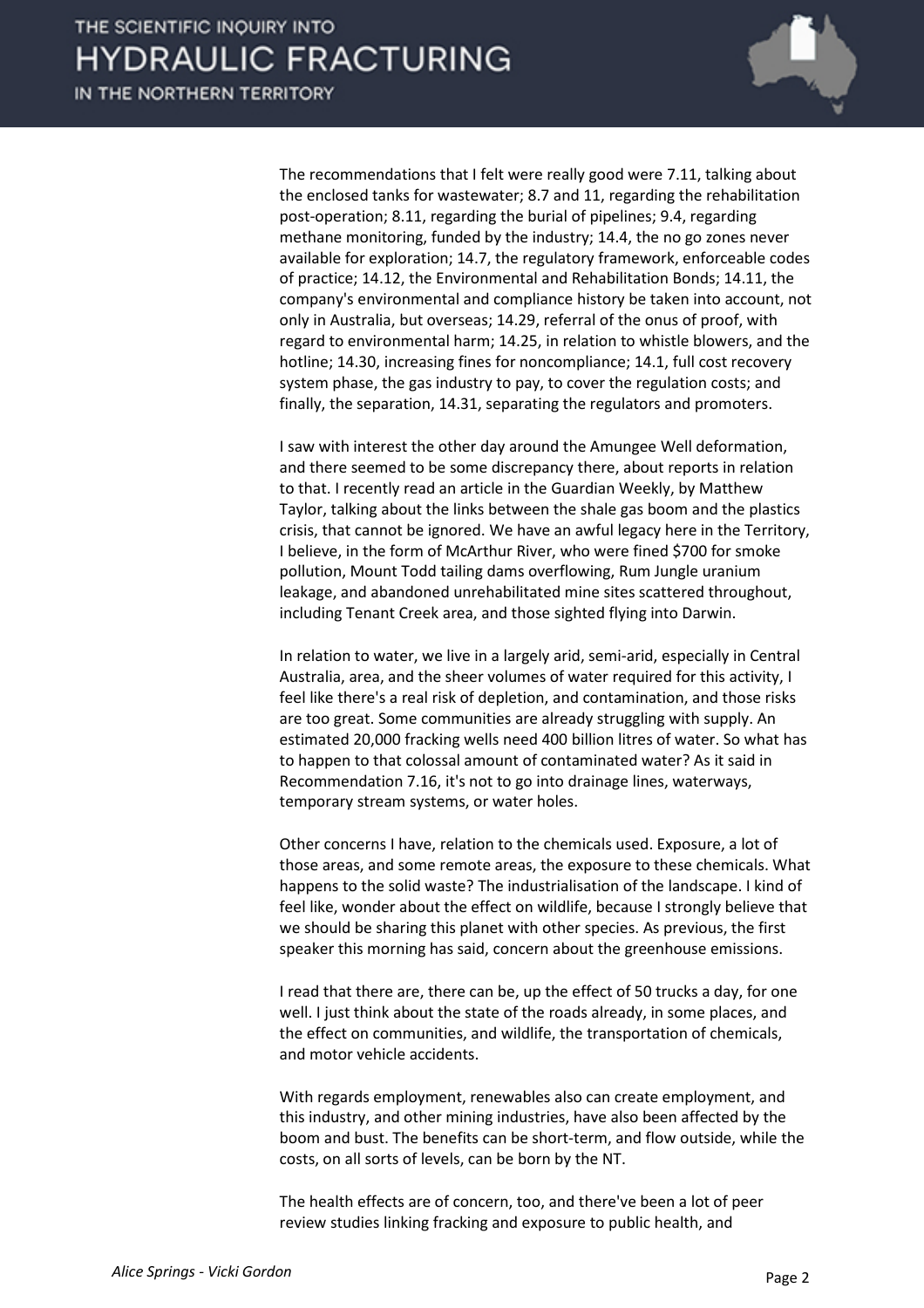

environmental risks. I feel like, as the first speaker said, about people in the community relying on the media for more information. I feel like there's a reliance, maybe, on people being distracted, or busy, and some of the things that have actually been said, by people in the media, is an insult to people's intelligence.

I have concern about the corporate taxes not being paid, some of these big companies, and the view of the number of places within the NT, that are stating their opposition to it, I don't feel there's a social licence to do so. People need to be listened to. There's a growing number of places where a ban or a moratorium is placed, and is in place. France, Germany, Scotland, and two provinces in Canada, and three states in the U.S., as in the final report, but there's also, Argentina, Wales, Ireland, Luxembourg, the Czech Republic, Romania, Bulgaria, Spain, and Victoria, and here in Australia. In the NT, we have had the Adelaide River, Wagait Beach, Katherine, and more recently, the Alice Springs Town Council speak out against it.

I was involved in a door knock, in Old East Side, here in Alice Springs, where 80%, 89% percent of people, households, were against it. There's currently a petition happening, as well, in another part of town, and that's got several hundred signatures on it already. I remember well, the pastoralists, in the lead up to the election, having a full page in the NT News, stating their opposition to this industry. The Northern Territory Public Health Association, I believe Rosalie Schultz spoke yesterday from there, and the Catholic Social Justice Awareness Group have spoken out, as well.

I feel like the energy industry in this country has been, just disgraceful, in regard to the lack of consideration of domestic consumption, and thus, because it's being exported, and so, it's been used to put pressure on the Northern Territory, and Victoria, and before for our Prime Minister to come out and say, "Pull the trigger," I dislike immensely.

In relation to indigenous people, I was at the Elliott Gathering in late September, early October, and there was a young woman and an older man, who were just crying, because they're so worried for their country. The feeling of helplessness, at times, was just palpable.

Not only in this area, but in other areas, too, in relation to indigenous people, there's not enough proper information given in a way that, with the use of interpreters, considering world view on very complex issues, there's not enough paid to that area. There's also the link between stress and anxiety, and increasing chronic disease, of which we have a huge amount happening here in the territory, and indigenous population.

So, finally, I just want to say that, again, I believe there should be a ban in place, and we should be focusing on renewables, as there are many benefits of that, not just for the environment, but also in relation to jobs and businesses. We need to do this for future generations. I've already heard it said, as the two other speakers, in relation to young people, the legacy we will be leaving behind us, when we're all gone. Thank you for listening.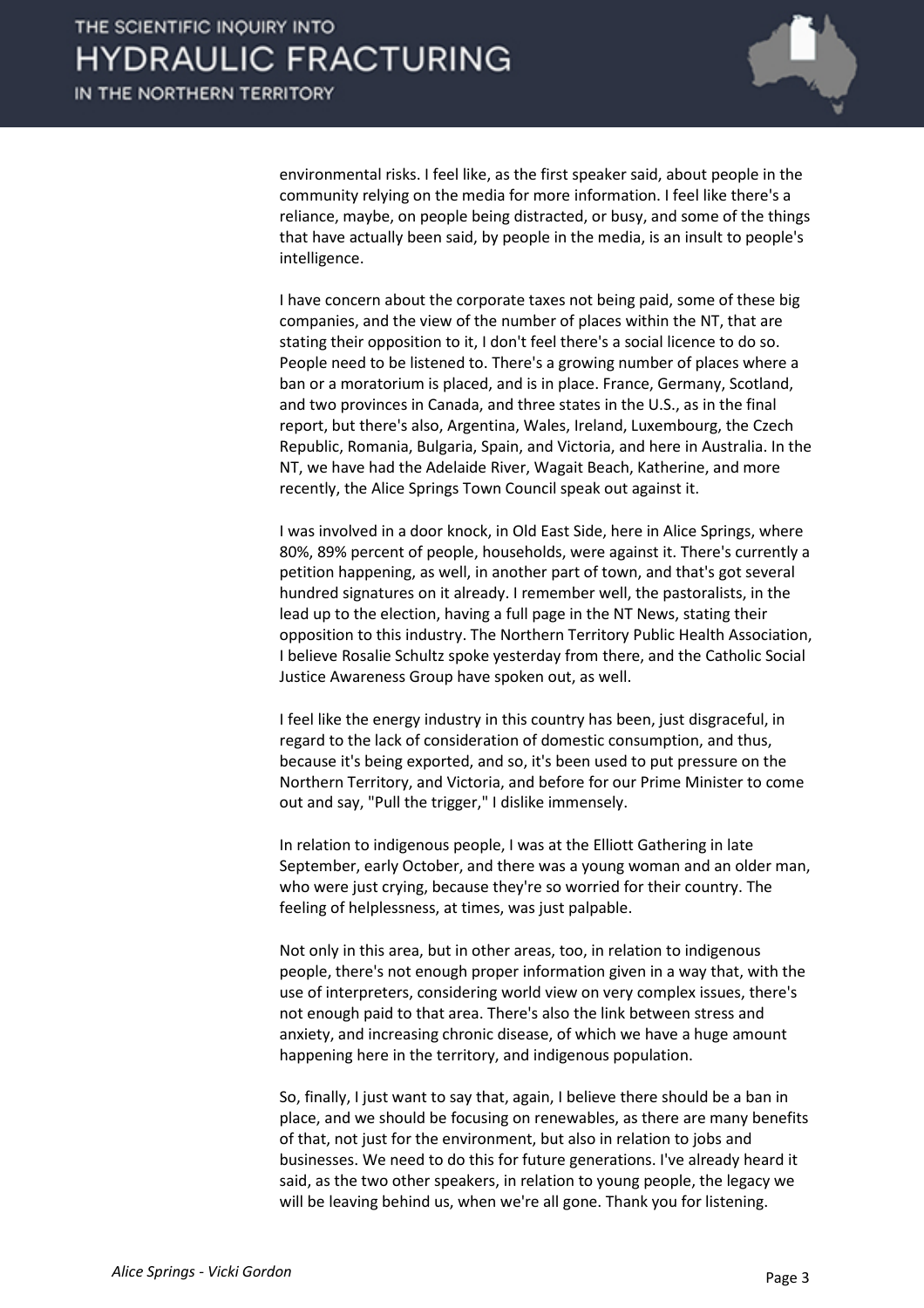## THE SCIENTIFIC INQUIRY INTO **HYDRAULIC FRACTURING**

IN THE NORTHERN TERRITORY



| Hon. Justice Pepper: | Thank you very much, Miss Gordon, for your presentation. Considered and<br>detailed. Just one thing I just wanted to clarify. I think you mentioned the<br>discrepancy around reports concerning the deformation, with respect to<br>Amungee Well. What did you mean by that?                                                                                                                                                                                                                |
|----------------------|----------------------------------------------------------------------------------------------------------------------------------------------------------------------------------------------------------------------------------------------------------------------------------------------------------------------------------------------------------------------------------------------------------------------------------------------------------------------------------------------|
| Vicki Gordon:        | I saw a presentation, I'm not sure who it was by, because I only come in<br>partway through, what seemed like, some information was left out in one<br>report. And in another, there was some confusion about that, actually, what<br>happened with the Amungee Well, in relation to that deformation.                                                                                                                                                                                       |
| Hon. Justice Pepper: | Okay. I would urge you, all I'll say is, I'd urge you to go and have a look at the<br>recording, which is on the website for that particular day in Darwin. It was<br>day two, in Darwin. There was a presentation by Ms. Hogan, on behalf of<br>Lock The Gate. She suggested some type of potential cover-up by Origin, in<br>relation to the existence of two diagrams, one which had some information<br>in it, and one which didn't.                                                     |
| Vicki Gordon:        | Yeah.                                                                                                                                                                                                                                                                                                                                                                                                                                                                                        |
| Hon. Justice Pepper: | Subsequently, the inquiry, and a statement by Dr. David Close, of Origin,<br>cleared that up. Indeed, there certainly was no cover-up whatsoever by<br>Origin, which the inquiry accepts. The information had been in the public<br>domain, since the 25th of December last year, for all the world to see. The<br>information was provided for different purposes, to the inquiry, and that's<br>reflected in the reports, and Ms. Hogan was invited to clarify or retract her<br>comments. |
|                      | Sorry, if I said 25 December, I meant 25 May, 25 May, 2017. So the existence<br>of the two diagrams in question has been in the public domain, since the<br>25th of May, 2017, so it's not some new discovery by anyone. As I said, and<br>there was a subsequent clarification by Dr. Close, about the inquiry, and<br>then, a further comment by Ms. Hogan, later on that day.                                                                                                             |
| Vicki Gordon:        | Okay, thanks for that. Like I said, I only come in partway through, and I guess<br>that's part of the vagaries of social media at times.                                                                                                                                                                                                                                                                                                                                                     |
| Hon. Justice Pepper: | Yeah.                                                                                                                                                                                                                                                                                                                                                                                                                                                                                        |
| Vicki Gordon:        | Thanks for that. I'll look that up.                                                                                                                                                                                                                                                                                                                                                                                                                                                          |
| Hon. Justice Pepper: | Just, don't believe everything you read in social media, is the bottom line on<br>that one.                                                                                                                                                                                                                                                                                                                                                                                                  |
| Vicki Gordon:        | Yeah, that's right.                                                                                                                                                                                                                                                                                                                                                                                                                                                                          |
| Hon. Justice Pepper: | Yes, quite. Any questions at all?                                                                                                                                                                                                                                                                                                                                                                                                                                                            |
| Vicki Gordon:        | No.                                                                                                                                                                                                                                                                                                                                                                                                                                                                                          |
| Hon. Justice Pepper: | All right. I wouldn't mind, just, taking you back to, because, I think you said                                                                                                                                                                                                                                                                                                                                                                                                              |

you've attended some meetings in Elliott. Is that right?